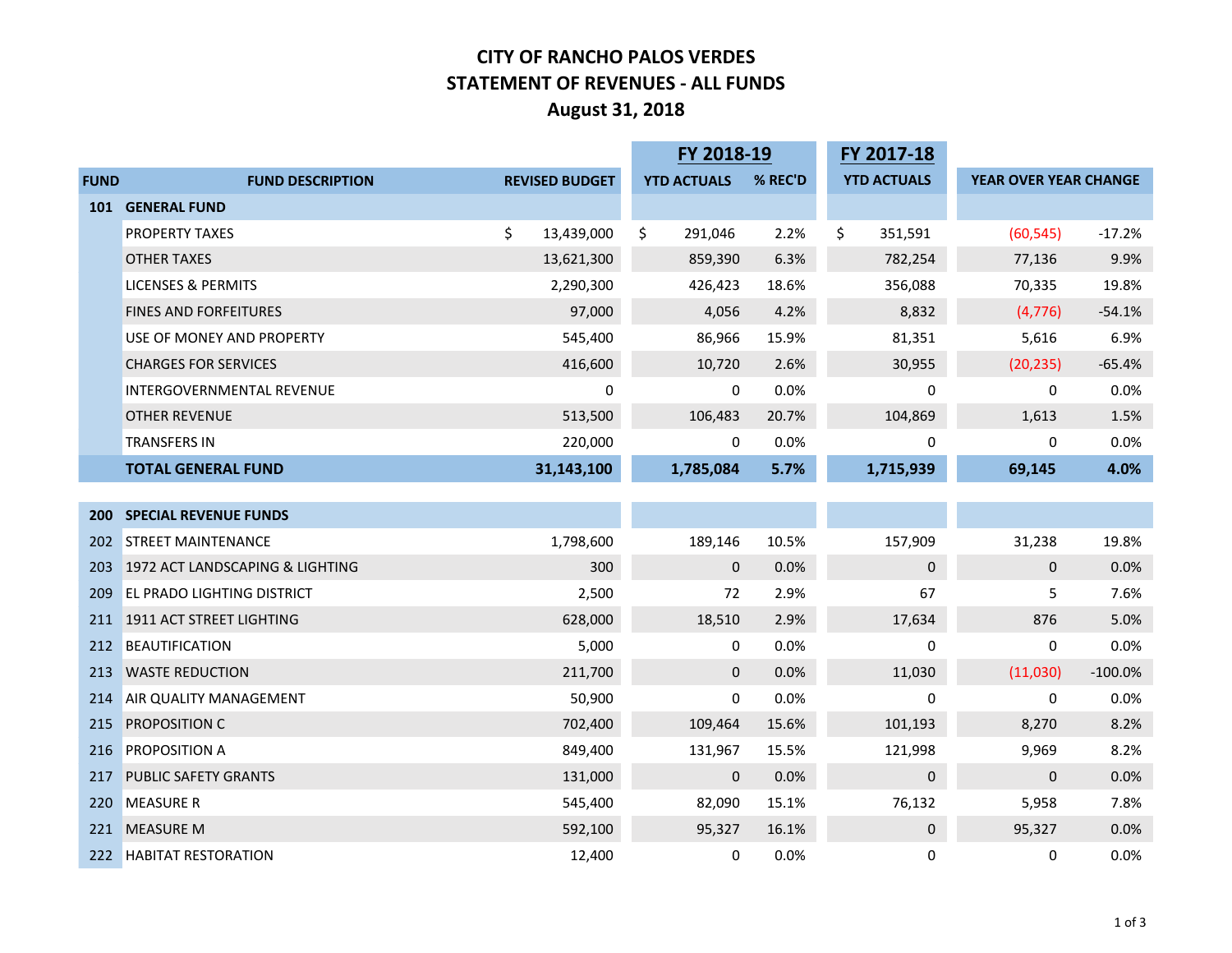## **CITY OF RANCHO PALOS VERDES STATEMENT OF REVENUES - ALL FUNDS August 31, 2018**

|             |                                          |                       | FY 2018-19         |         | FY 2017-18         |                       |           |  |
|-------------|------------------------------------------|-----------------------|--------------------|---------|--------------------|-----------------------|-----------|--|
| <b>FUND</b> | <b>FUND DESCRIPTION</b>                  | <b>REVISED BUDGET</b> | <b>YTD ACTUALS</b> | % REC'D | <b>YTD ACTUALS</b> | YEAR OVER YEAR CHANGE |           |  |
| 223         | <b>SUBREGION ONE MAINTENANCE</b>         | 8,100                 | $\mathbf 0$        | 0.0%    | 0                  | $\mathbf{0}$          | 0.0%      |  |
| 224         | <b>MEASURE A MAINTENANCE</b>             | 91,100                | 0                  | 0.0%    | 0                  | 0                     | 0.0%      |  |
| 225         | ABALONE COVE SEWER DISTRICT              | 57,000                | $\mathbf{0}$       | 0.0%    | 0                  | $\Omega$              | 0.0%      |  |
| 227         | <b>GINSBERG CULTURAL ARTS BLDG.</b>      | 900                   | 0                  | 0.0%    | 0                  | 0                     | 0.0%      |  |
| 228         | <b>DONOR RESTRICTED CONTRIBUTIONS</b>    | 17,000                | 4,523              | 26.6%   | 3,000              | 1,523                 | 50.8%     |  |
|             | <b>TOTAL SPECIAL REVENUE FUNDS</b>       | 5,703,800             | 631,100            | 11.1%   | 488,963            | 142,137               | 29.1%     |  |
|             |                                          |                       |                    |         |                    |                       |           |  |
| 300         | <b>CAPITAL PROJECTS FUNDS</b>            |                       |                    |         |                    |                       |           |  |
| 310         | COMMUNITY DEVELOPMENT BLOCK GRANT (CDBG) | 139,300               | 0                  | 0.0%    | $\pmb{0}$          | 0                     | 0.0%      |  |
| 330         | <b>INFRASTRUCTURE IMPROVEMENTS</b>       | 5,121,200             | $\mathbf{0}$       | 0.0%    | 0                  | $\Omega$              | 0.0%      |  |
| 331         | <b>FEDERAL GRANTS</b>                    | 453,800               | 0                  | 0.0%    | 0                  | 0                     | 0.0%      |  |
| 332         | <b>STATE GRANTS</b>                      | 600,000               | $\mathbf 0$        | 0.0%    | 0                  | 0                     | 0.0%      |  |
| 334         | <b>QUIMBY PARK DEVELOPMENT</b>           | 73,000                | 0                  | 0.0%    | 0                  | 0                     | 0.0%      |  |
| 336         | LOW-MODERATE INCOME HOUSING              | 44,700                | $\mathbf 0$        | 0.0%    | 19,607             | (19,607)              | $-100.0%$ |  |
| 337         | <b>AFFORDABLE HOUSING PROJECTS</b>       | 6,200                 | $\mathbf{0}$       | 0.0%    | $\mathbf 0$        | 0                     | 0.0%      |  |
| 338         | DEVELOP IMPACT MITIGATION (EET)          | 116,800               | 11,706             | 10.0%   | 29,424             | (17, 718)             | $-60.2%$  |  |
| 340         | <b>BICYCLE &amp; PEDESTRIAN ACCESS</b>   | 34,500                | 0                  | 0.0%    | 0                  | 0                     | 0.0%      |  |
|             | <b>TOTAL CAPITAL PROJECTS FUNDS</b>      | 6,589,500             | 11,706             | 0.2%    | 49,031             | (37, 325)             | $-76.1%$  |  |
|             |                                          |                       |                    |         |                    |                       |           |  |
| 500         | <b>ENTERPRISE FUNDS</b>                  |                       |                    |         |                    |                       |           |  |
| 501         | <b>WATER QUALITY FLOOD PROTECTION</b>    | 0                     | 0                  | 0.0%    | 0                  | 0                     | 0.0%      |  |
|             | <b>TOTAL ENTERPRISE FUNDS</b>            | $\mathbf{0}$          | $\mathbf{0}$       | 0.0%    | $\mathbf 0$        | $\mathbf 0$           | 0.0%      |  |
|             |                                          |                       |                    |         |                    |                       |           |  |
| 600         | <b>INTERNAL SERVICE FUND</b>             |                       |                    |         |                    |                       |           |  |
| 681         | <b>EQUIPMENT REPLACEMENT</b>             | 327,200               | 0                  | 0.0%    | 0                  | 0                     | 0.0%      |  |
| 685         | <b>EMPLOYEE BENEFITS</b>                 | $\Omega$              | $\mathbf 0$        | 0.0%    | $\mathbf{0}$       | 0                     | 0.0%      |  |
|             | <b>TOTAL INTERNAL SERVICE FUNDS</b>      | 327,200               | $\mathbf 0$        | 0.0%    | $\mathbf 0$        | $\bf{0}$              | 0.0%      |  |